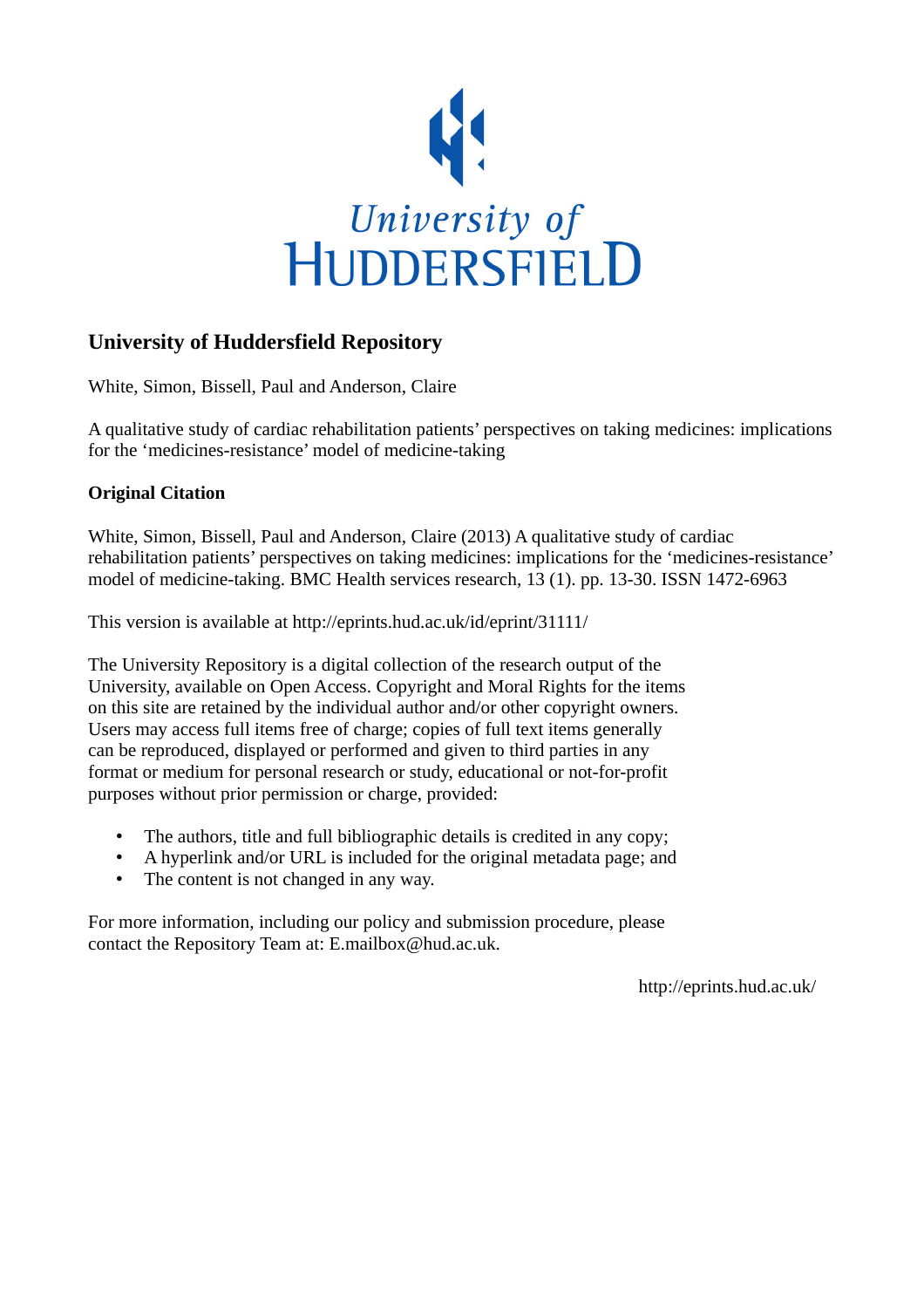# **RESEARCH ARTICLE Example 2018 12:00 Open Access**



# A qualitative study of cardiac rehabilitation patients' perspectives on taking medicines: implications for the 'medicines-resistance' model of medicine-taking

Simon White<sup>1\*</sup>, Paul Bissell<sup>2</sup> and Claire Anderson<sup>3</sup>

### Abstract

Background: The appropriate use of medicines continues to be an important area of inter-disciplinary research activity both in the UK and beyond. Key qualitative work in this area in the last decade has included the 'medicines resistance' model of medicine-taking, which was based on a meta-ethnography of 37 qualitative studies. This model proposed that patients approach medicine-taking as 'passive accepters', 'active accepters', 'active modifiers' or 'complete rejecters', of which the latter two categories were considered to show 'resistance' to medicines. However, critical assessment of the model appears to be currently lacking, particularly in terms of its use in clinical practice. This paper seeks to contribute to the literature in this area by critically examining the practical application of the model in light of the findings from a qualitative, follow-up study of cardiac rehabilitation patients' perspectives and experiences of using medicines.

Methods: Following ethical approval, in-depth, audiotaped, qualitative interviews were conducted with fifteen patients who had completed a UK hospital-based cardiac rehabilitation programme. Participants were aged 42–65, white British and from a variety of socioeconomic backgrounds. Interview topics included perspectives on coronary heart disease, medicine-taking and lifestyle changes. Follow-up interviews with ten patients approximately nine months later explored whether their perspectives had changed.

Results: The findings suggest that the active/passive and accepter/modifier distinctions may not allow for clear determination of which profile a patient fits into at any given point, and that definitions such as 'accepter' and 'resistance' may be insufficiently discerning to categorise patients' use of medicines in practice. These problems appear to arise when the issue of patients' accounts about medicines adherence are considered, since patients may have concerns or disquiet about medicines whether or not they are adherent and the model does not consider disquiet in isolation from adherence.

**Conclusions:** Practical application of the 'medicines resistance' model of medicine-taking may be problematic in this patient group. Dissociation of disquiet about medicines from medicines adherence may allow for a focus on helping patients to resolve their disquiet, if possible, without this necessarily having to be viewed in terms of its potential effect on adherence.

\* Correspondence: s.j.white@keele.ac.uk

<sup>1</sup>School of Pharmacy, Keele University, Staffordshire ST5 5BG, UK Full list of author information is available at the end of the article



© 2013 White et al.; licensee BioMed Central Ltd. This is an Open Access article distributed under the terms of the Creative Commons Attribution License (http://creativecommons.org/licenses/by/2.0), which permits unrestricted use, distribution, and reproduction in any medium, provided the original work is properly cited.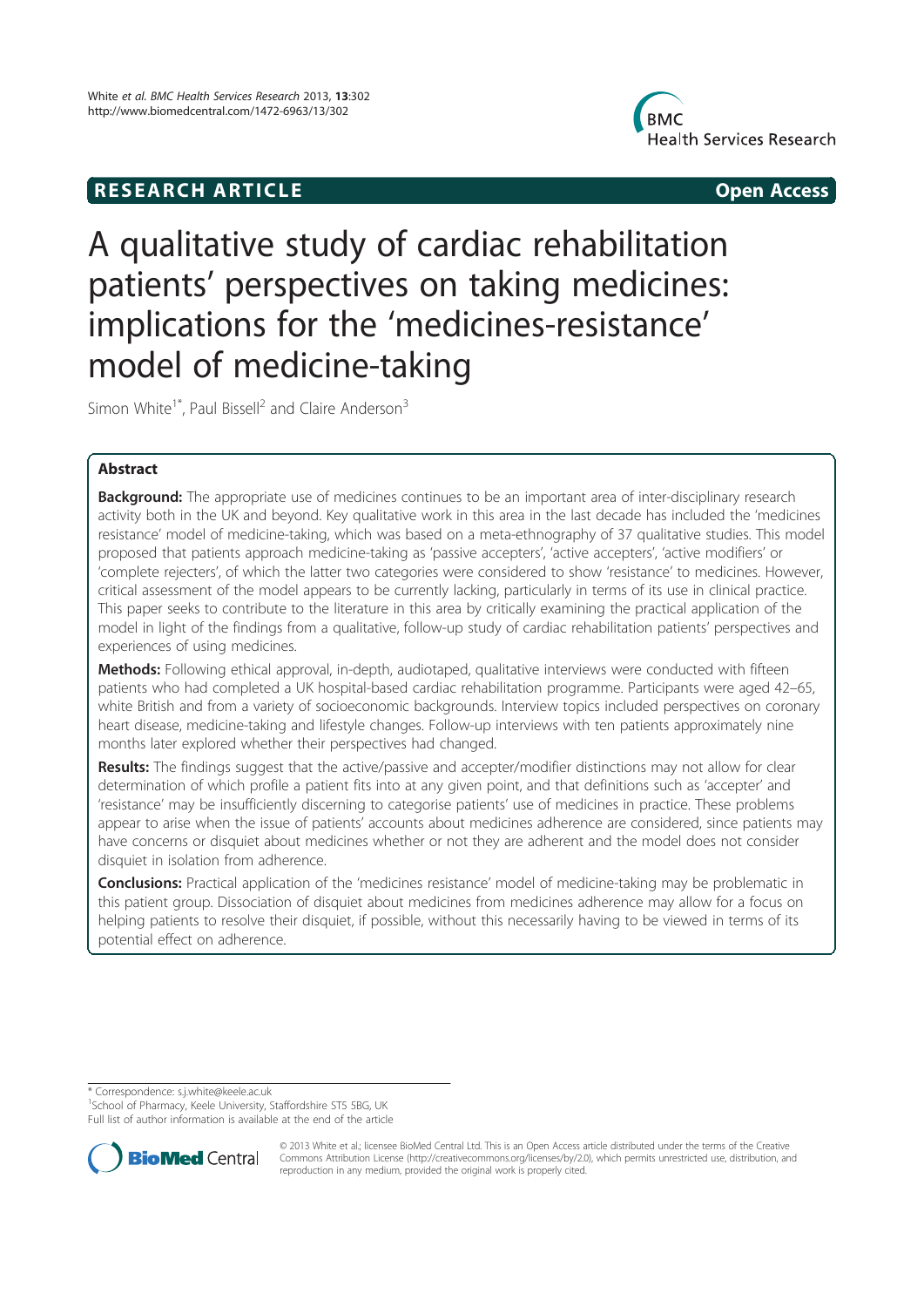#### **Background**

Lay peoples' use of the medicines they are prescribed (or purchase) remains an area of study that continues to generate a huge empirical literature. Numerous studies have demonstrated that people find following medication regimens problematic, that various lifestyle, psychological and social factors are implicated in this, that inappropriate medication use adversely impacts on patients' health outcomes and hospital admissions, and the costs of this to health care systems are highly significant [1]. Various interventions and policies have been proposed to address this, but few simple and effective solutions have been identified [2]. However, in the previous twenty years there has been an increasing emphasis in the empirical and policy field on firstly challenging the terms and assumptions underpinning what has been referred to as 'compliance' research and secondly, exploring how relationships between prescriber and medicines user might be re-configured to ensure appropriate use of medicines [3,4]. For example, there have been calls to move away from what has been regarded as the rather rigid and professionally focused term compliance to embrace adherence and the notion of concordance has emerged as a way of illustrating the importance of understanding the users' perspectives in relation to medication practices [3,5]. Despite this, the basic problem of how people orientate themselves to their medicines and their medication regimens remains.

To understand this area in more depth, researchers have increasingly been drawn to qualitative approaches and one of the most interesting papers to have emerged in this field in recent years is that by Pound et al [6]. Their 'medicines-resistance' model of medicine-taking (Figure 1) was developed from a meta-ethnography [7]

of 37 qualitative research studies published between 1992 and 2001 that primarily explored lay peoples' views of medicine-taking. Their model placed peoples' approaches to prescribed medicines into the four categories of 'passive accepter' (accepts medicines without question), 'active accepter' (accepts medicines after self-evaluation), 'active modifier' (modifies their medicines regimen after selfevaluation) and 'complete rejecter' (rejects taking medicines completely). Of these categories, the latter two were considered to show what they described as 'medicinesresistance'. The 'medicines-resistance' model differed from Dowell and Hudson's model of medicine-taking in that it included the category of 'active accepter' of medicines [8]. This is an important distinction because although Dowell and Hudson found that most patients evaluated medicines for themselves before accepting them, their model only categorised such acceptance as a passive process [8]. In contrast, the 'medicines-resistance' model recognised this as an active process, as is modification of the medication regimen after a process of self-evaluation.

This paper aims to critically examine the practical application of the 'medicines resistance' model of medicinetaking in light of the findings of a qualitative, follow-up study of cardiac rehabilitation (CR) patients' perspectives and experiences with medicines-taking. Critical assessment of the model appears to be currently lacking and CR patients are a contrasting patient group from those included in Pound et al's meta-ethnography [6]. CR is a multidisciplinary coronary heart disease (CHD) secondary prevention strategy principally involving structured exercise, psychosocial support and information provision (on various topics including medicines) that has been shown to have health benefits for patients who have had a cardiac event (e.g. myocardial infarction) or surgical intervention [9]. Studies

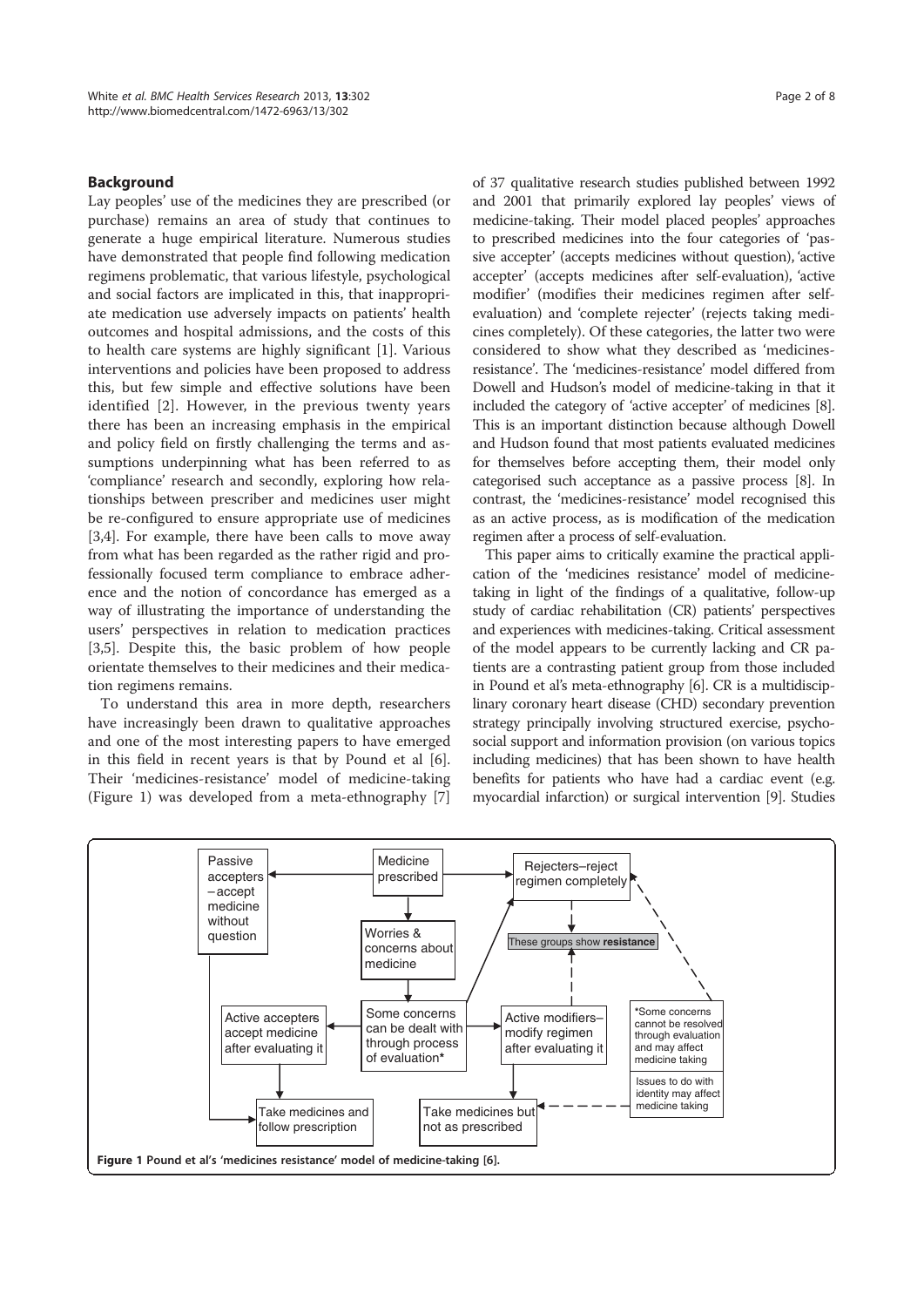have not assessed whether CR patients' perspectives align with the 'medicines-resistance' model and no clear picture is apparent in the available research on this point; some studies report that CR patients appear to be adherent with medicines, at least up to six months after CR programme attendance [10], whereas other studies suggest that adherence declines in the first three years, although perhaps less or more slowly compared to patients who did not attend CR [11]. With these issues in mind, the discussion now turns to the approach and the methods used in the present study.

#### Methods

A qualitative approach to the study was taken on the grounds of being better suited to exploring the range, depth and complexity of people's perspectives than a quantitative approach [12]. In-depth interviews were used because this technique enables individual participants' perspectives to be explored in detail [13]. Lincolnshire NHS Research Ethics Committee approval for the study was obtained.

A purposive sample of patients were recruited from a UK district general hospital-based CR programme, which ran for six weeks on a one session per week basis. The programme involved multidisciplinary input from health professionals such as nurses, physiotherapists, occupational therapists, dietitians, pharmacists and social workers. This included assessment of individual physical, psychological and social needs. It also involved provision of structured exercise sessions and information on various topics including lifestyle modification recommendations (e.g. smoking cessation and adopting a healthy diet and exercise regime), stress management, local CHD patient groups, and the use, benefit and harms of medicines [14]. Each session included group-based information provision on one of these topics for approximately 45 minutes, followed by structured exercises and relaxation.

All patients who attended the CR programme were considered eligible to participate, provided that written consent was given. The first author attended the CR programme to explain the study to patients and distribute Information Sheets. On successive weeks the first author repeated this process, but also waited at the end to give patients an opportunity to volunteer. Written consent and a contact telephone number were obtained. Each patient was then contacted to arrange an interview location of their choice and a mutually convenient time. The initial interviews were conducted after patients had finished attending the CR programme, which was approximately three months after hospital discharge. Fifteen patients were interviewed. This number was determined by the point of apparent saturation of the data [15].

The interview guide used was based on a review of the literature. The topics included patients' perspectives on CHD and the CR programme, and their perspectives on lifestyle modification and medicine-taking. Open, nonleading questions about these topics were asked. These questions were intended only to serve as prompts for the topics of interest; other questions were often asked that were not specifically in the guide or were asked in a slightly different way to the guide. This was so that patients could talk about their experiences and perspectives as they wished and express themselves in their own words with minimal prompting. Questions were asked at points that flowed from what patients said, generally to clarify or explore the responses given, rather than sticking rigidly to the order in the guide. This ensured that the topics of interest were covered, but allowed issues of importance to interviewees to emerge. The first author conducted the interviews and made detailed field notes after each interview of significant events and non-verbal cues to aid interpretation of the data. The interviews were audiotaped and transcribed verbatim.

Re-recruitment of the patients for follow-up interviews started approximately nine months after the initial interview. Hospital records were checked to determine whether any of the patients had died. Fourteen patients were subsequently contacted in writing to invite them to participate, of which ten were recruited. The same interview topics were used, although the focus was on whether patients' views had changed since the initial interview. All interviews were audiotaped and transcribed verbatim.

Data analysis began by reading and repeated rereading of the transcripts to identify similarities. Drawing on the principles of grounded theory, concepts embodied in these similarities were grouped into themes and scrutinised to identify the properties or characteristics of each theme [15]. Further interview transcripts were compared with the themes identified to examine the similarities and differences in detail [15]. Themes were modified accordingly so that the properties of each were more clearly defined or refined [15,16]. Themes were compared with each other and relationships between them identified and examined in detail in order to develop an overall structure [15,16]. Care was taken to account for views or experiences that differed from the majority view, which resulted in the properties of themes being further refined and a clearer interpretation of the data [13,16]. The first author kept a journal of reflections and thoughts about each interview and interpretations of the data, which included diagrams of possible relationships between emerging categories to guide or reflect the analysis [13]. The themes were further refined through discussion between the authors. A considerable amount of time was spent thinking about the relationships between concepts in the data, the properties of themes and variations in the data. This in turn prompted further scrutiny of the transcripts and further examination of the themes to ensure that the analysis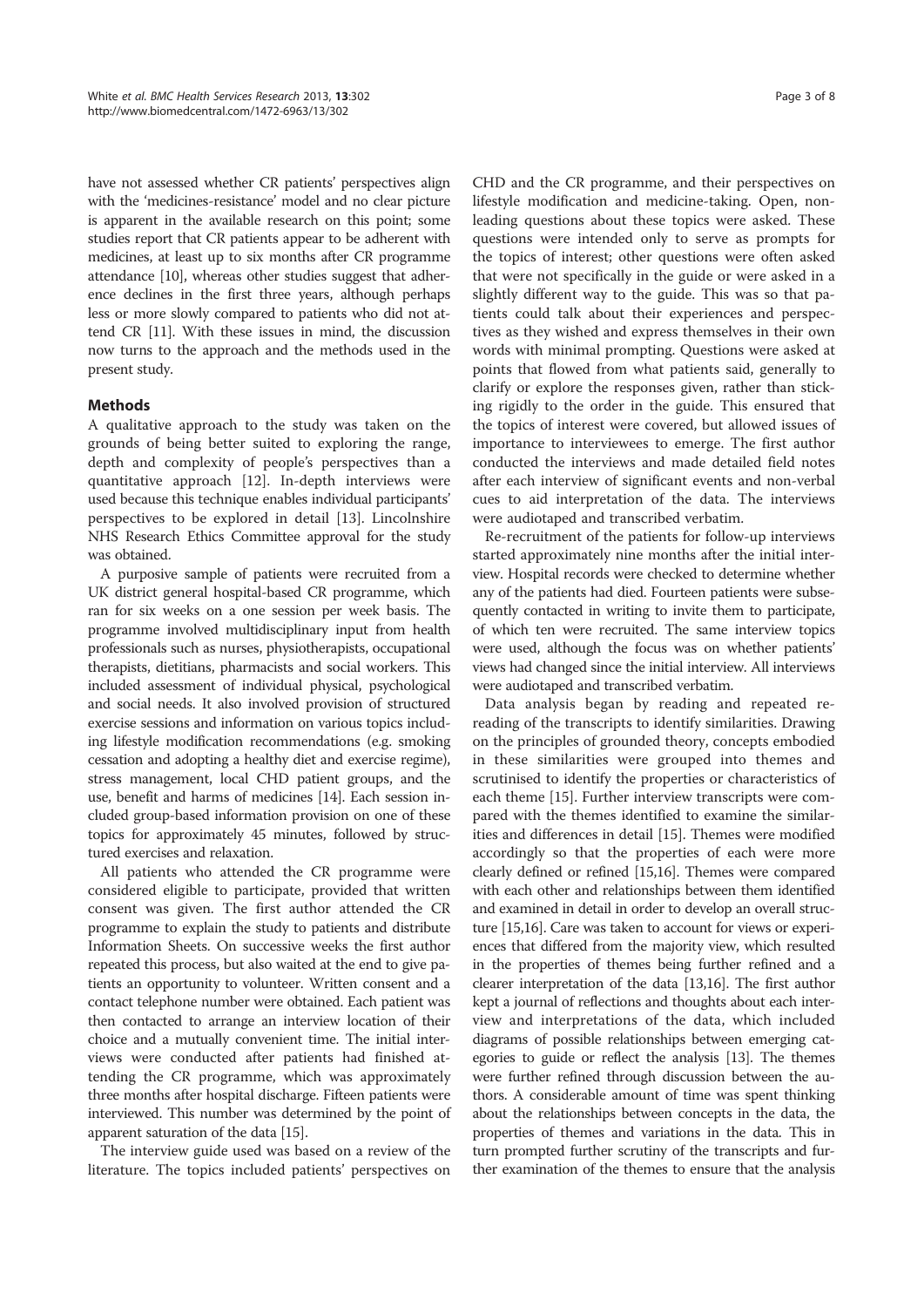was thoroughly grounded in the data. This process continued throughout the study up to and including the stages of writing up, as further insights were gained [16].

#### Results

Eleven of the participants were men and four were women. All were White British within the age range of 42–65 and from a variety of socioeconomic backgrounds. Thirteen were married and living with a partner, whilst two patients lived alone. All of the patients had attended the CR programme because they had had a heart attack (the term heart attack is used here in preference to myocardial infarction because this was the term that patients used). Patients' descriptions of their other medical conditions were used, as specific medical diagnoses were not usually known. Details of patients' medicines were compiled from patients' memory and, where available, the medicines themselves, repeat prescriptions and patients' own medication lists. These usually included aspirin, a statin, a beta-blocker, an ACE inhibitor, and glyceryl trinitrate spray. Seven patients were taking alternatives to these medicines or additional medicines for chest pain (e.g. nitrates).

All of the patients were keen to report that they were taking their medicines as prescribed, although we recognise that it cannot be said that this was definitely so, given that these were self-reports. Having said this, patients demonstrated that they were taking their medicines in one or more of four ways: by specifically pointing out that they were prepared to take them; by talking about having a strategy to remember to take them; by showing that where doses had not been taken as usual, this had not been intentional; and by tolerating or seeking medical advice about side effects, rather than deciding not to continue taking the medicines thought to be responsible.

As such, none of the patients were clearly 'rejecters' or 'active modifiers' of their medicines as described in the medicines resistance model, so the discussion now considers whether their acceptance of medicines aligns with the 'medicines-resistance' model, starting with 'passive acceptors'. We draw on the medicines resistance typology to guide our analysis.

#### 'Passive acceptance' of medicines?

In the initial interviews, six patients appeared to accept their medicines or at least did not express any particular concerns about taking them, and neither did they talk about wanting more information about their medicines than they had been given. There were no obvious differences between their medicines and those of the rest of the patients (e.g. they were not taking fewer medicines than the others). The situation was much the same in the follow-up series of interviews, as five of the original six patients still did not express any worries or concerns about taking their medicines (the sixth patient did not participate in the follow-up interviews). However, the extent to which this could be considered a passive process was open to question, since patients appeared to have undertaken some form of evaluation and, in the absence of any problems that concerned them, appeared to have accepted the need to take their medicines. This was exemplified by one patient who said:

"I couldn't tell you what this one actually does and what that one does, although at the time I read what this one did and what that one did…I've a good idea that as long as you're feeling alright they're doing whatever it is they're supposed to do and do you really need to know what they're doing?" (R10: male)

Another patient pointed out about his medicines that the doctor had not "given them to me for nothing" and 'so I'll put them down my neck as long as they say I've got to do it'. As a further example, a patient talked about being given a booklet about her medicines and so knew that 'this one's for your heart, that one's for diabetes and that'. Subsequently, she pointed out that:

"…quite obviously what I've been prescribed is supposed to be helping me, so therefore it's up to me to keep taking them isn't it; keep taking the tablets." (R3: female)

On the other hand, there also appeared to be a strong sense that these patients felt they ought to trust and accept their doctors' prescribing decisions and instructions, in other words, in line with a Parsonian view of the doctor – patient relationship. Within this group of patients, there was a clear desire to present themselves as following the doctors' instructions and demonstrate 'compliance'. For example, one patient pointed out that "if he [doctor] tells me I've got to take [medicines] that's all I need to know, not what specific purpose it's doing". As far as he was concerned "the people who should know about that are the doctors, they should know the milligrams and things like that".

Nevertheless, applying the passive/active acceptance distinction in the 'medicines-resistance' model to these patients seemed problematic, as their self-evaluation of medicines suggested an almost continuously active process of evaluation and monitoring, but in other respects their approach could be seen as being passive in that they reporting taking their medicines as prescribed. However, the other patients expressed more significant concerns about taking medicines, and the discussion now focuses on whether their approach to these concerns aligns with the medicines resistance model.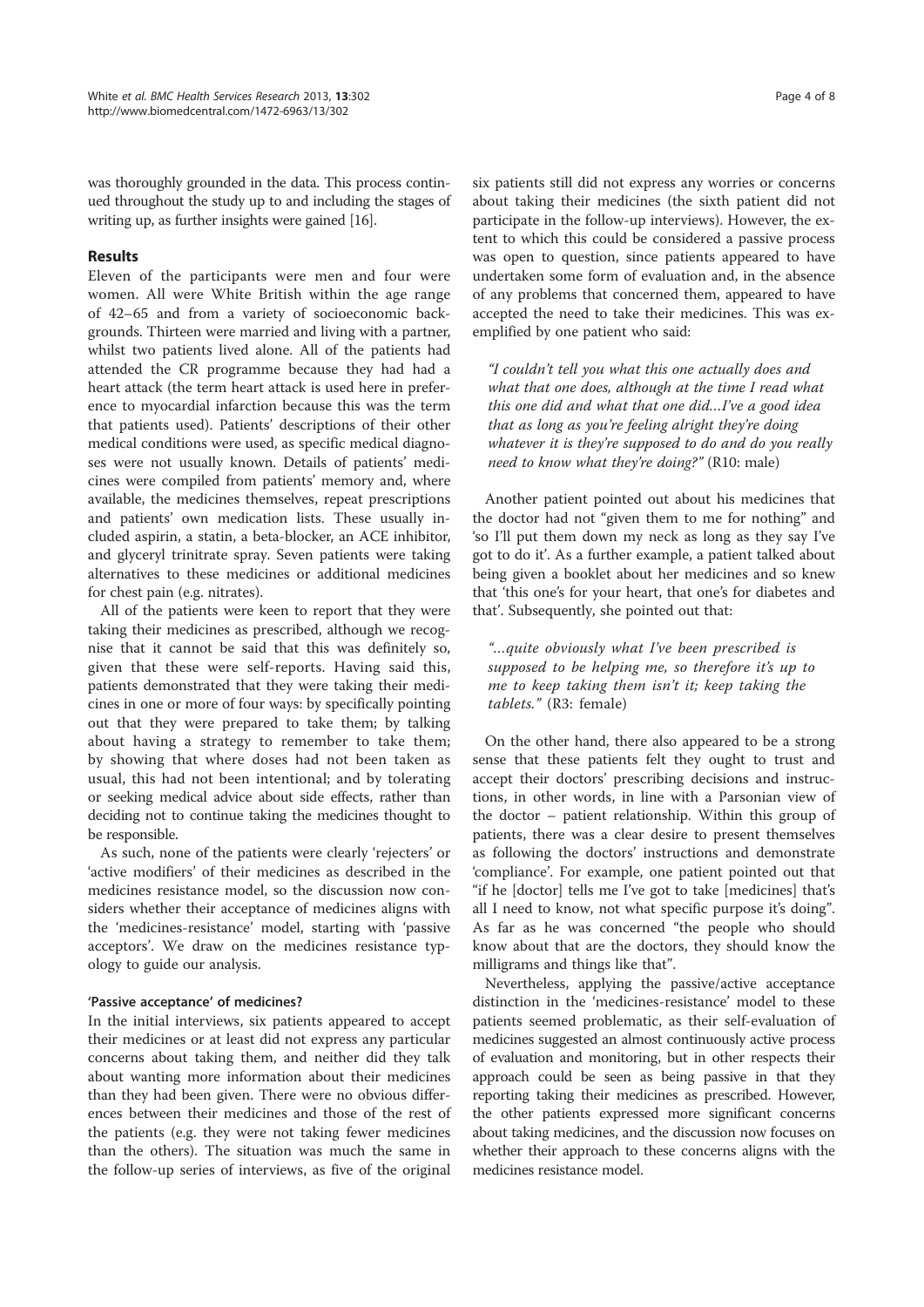#### 'Active acceptance' of medicines?

In the initial interviews, nine patients (i.e. over half) spontaneously expressed worries and concerns about taking medicines and we have grouped these into four areas: side effects; how long they would need to take the medicines for; differences in information from written sources of information compared to that provided by health professionals; and, why doses of certain medicines frequently changed. The issues in applying the 'medicines-resistance' model here concerned the extent to which patients could be considered to have accepted their medicines in the absence of resolution of their concerns (i.e. whether they did accept them), and more significantly that some patients sought medical advice because of difficulty in tolerating side effects (i.e. whether they modified their regimen). The following examples illustrate these points.

Three patients raised concerns as a result of experiencing side effects. Of these, one patient in particular said that he had had "problems with tablets". He had subsequently taken a keen interest in the potential side effects of his medicines and said the information he had been given had not given enough indication of the likelihood of getting any of the side effects listed. This had been compounded by the sheer number of potential side effects. The underlying significance was that the information had not helped him determine whether or not the "discomfort" he had been experiencing in his chest was a side effect of the alternative medicine (losartan) he had been prescribed when an initial choice had given him a dry tickly cough, whereas he had been able to "quickly pick up on" this cough being a side effect of the initial choice (ramipril). He had sought medical advice because he was unable to tolerate the cough. The situation became more confusing when he was later told (by another patient) that the alternative "doesn't work as well" as the initial choice because this made him wonder whether this was why he was getting "discomfort", rather than it being a side effect. Nevertheless, he pointed out that he was continuing to take his medicines as prescribed.

The second patient talked about wanting to know the likelihood of getting side effects from her medicines because she too had been having difficulty in tolerating the dry tickly cough induced by the same initial choice of medicine (ramipril), and after seeking medical advice was due to start taking an alternative. Her concern seemed to be that she might also experience side effects from the alternative choice. The third patient said that she found that when she took one of her medicines (atenolol) it made her "feel a bit queer sometimes" and described experiencing symptoms suggestive of postural hypotension. This seemed to have been what had caused her to take more interest in the atenolol than her other medicines but she said that the information she had been given had not helped her to understand why it had been prescribed.

Three patients talked about wanting to know how long they would have to take their medicines for, which suggested concern about the potential to be taking medicines indefinitely, although there was no suggestion that this had affected their decision to continue taking them. For example, one patient said "It's waiting just how long I've got to take them, is it going to be forever and a day?", whilst another said that he had wanted to know:

"…for how long you're going to have to take them. I accept that most of them I'll be taking for the rest of my life…but I was told maybe six to twelve months, this is the basic time for drugs. So we'll have to see what happens after that." (R13: male)

Two patients talked about being concerned about differences in the information between written sources of information or differences of opinion between health professionals about their medicines. One said that he had read a book about CHD that his GP had recommended and said that this had caused "an element of uncertainty" over why certain medicines-related aspects differed from his own circumstances. He said that he had asked his GP about these but it seemed that this had not fully answered all of his questions, such as that "it says nobody should really be on above seventy-five [milligrams] of aspirin, well I'm on double that". He knew that this was because it was what his consultant "recommends", but this still did not explain why his consultant's view differed from what he had read in the book. He also said "it worried me taking eight different types of tablets" because "it does say in the book that the most tablets patients would normally be on is three or four tablets a day". This seemed to have worried him because it did not appear to be consistent with having had a "mild heart attack", as he said he had been told when he had been in hospital. Nevertheless, he pointed out that he was continuing to take these medicines. The other patient said that she was "not quite sure" why there seemed to be a difference of opinion between her GP and her consultant about whether she should be on a beta-blocker or an ACE inhibitor and said that although she was continuing to take the beta-blocker, at her next "check up" with her consultant she intended to ask about whether she should be prescribed an ACE inhibitor.

One patient said that what he had particularly wanted to know was why his dose of warfarin had been increased when he last went to have his "blood checked", since this had not been explained to him at the time. He said that he wanted information about "why you've got to reduce it, why you've got to increase it" so that he could understand why: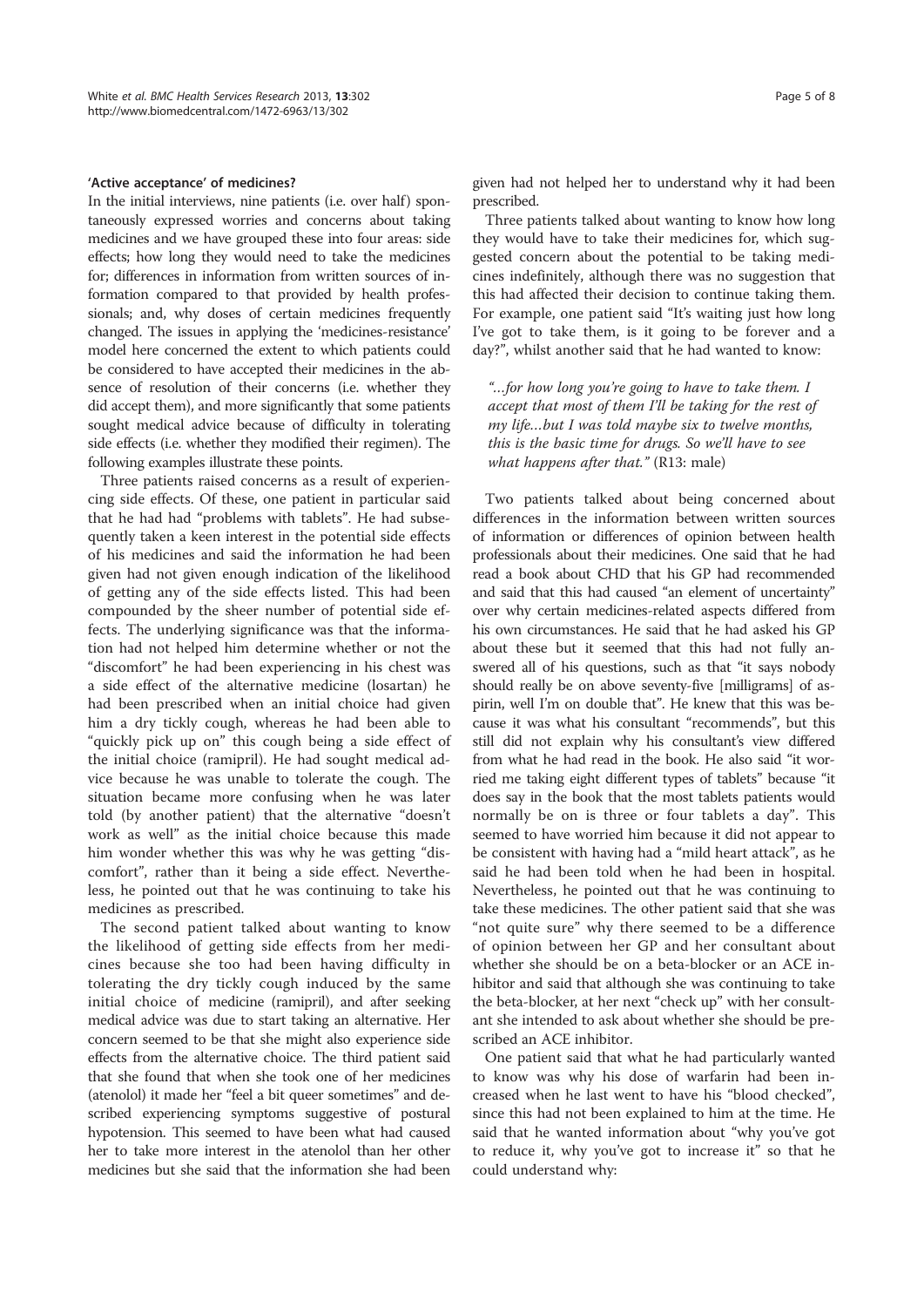"…it's getting thinner or if it's getting thicker, if there's anything they can tell you, maybe I'm doing something wrong…maybe there's something I can do myself to help my blood stay at that sort of level..." (R1: male)

It seemed that the main reason why he wanted to know this was because he had been worried that his blood not being "at that sort of level" meant that there was something wrong that might lead to another heart attack. He reported that he had been taking this higher dose, and still hoped that he would be given an explanation at some point.

In the follow-up interviews the same issues in applying the 'medicines-resistance' model were encountered (i.e. whether patients accepted their medicines despite concerns not being resolved, and whether they modified their regimen). The patients who were concerned about side effects in the initial interview continued to have concerns, but all of the patients said that they were continuing to take their medicines as prescribed. For example, one of these patients explained that:

"When I changed the tablets over from ramipril to losartan, oh it took me a long time to get used to them and I didn't feel as well on them as I did on ramipril. I couldn't really explain it, not very well in myself. It was a question of energy…[ramipril] is tried and true and I think it works and I don't know about losartan whether it does or not. I don't cough as much but was it as effective as the ramipril?" (R2: female)

Her description of this dilemma suggested that she had not really accepted the alternative choice of medicine, but in continuing to take it as prescribed, she was not 'resistant' to it either.

The patient who was concerned about getting "discomfort" in his chest had eventually been told that the discomfort was "all to do with indigestion" rather than being related to his heart. He explained that subsequently other "tablets started that way" and he had not experienced the "discomfort" since. This seemed to have caused him to question whether certain heart-related medicines that had been started or had doses increased to deal with this "discomfort" were necessary because they had not relieved his "discomfort". He said that he had "badgered" his GP to reduce these medicines because he did "want to alter them but I only want to do it through my GP so he knows what's happening", rather than just deciding not to take them. The principal difficulty in applying the 'medicines-resistance' model here was that on the one hand he accepted and took his medicines as prescribed, but on the other hand he had a clear interest in his medicines regimen being modified to avoid side effects. However, he was not modifying (and hence was not showing 'resistance' to) his medicines per se, neither was he modifying his regimen without his doctor's knowledge. The issues raised by these findings and the implications for the medicines-resistance model are now discussed in more detail.

#### **Discussion**

These findings suggest that, since all the of patients reported taking their medicines as prescribed, it is difficult to place them into the category of either 'complete rejecter' or 'active modifier', and in practically applying the 'medicines-resistance' model the distinctions of passive/active and accepter/modifier became problematic, as did the definitions of 'accepter' and 'resistance'. It is possible that these issues are more apparent in the context of CHD patients, since no papers concerning CHD were included in Pound et al's meta-ethnography [6], which may suggest greater disease specificity than the model currently allows for. We accept that the results of this study are based on the participants' expressed views and so may not necessarily have wider applicability and that there is the possibility of a social desirability effect, where the patients responded in a way dependent on who they perceived the interviewer to be. However, it is also possible that the 'medicines-resistance' model of medicinetaking, as it currently stands, does not adequately account for the complexity of medicine-taking behaviour as characterised through the experiences of CR patients.

The problem with determining whether some patients had 'passively accepted' their medicines was that although they had apparently deferred to their doctor's judgement, they were also found to have undergone a process of almost continuous self-evaluation of their medicines. This was so, even if only in terms of checking that they were 'feeling alright'. Since this is suggestive of an active process, categorising them as having accepted their medicines 'without question' becomes problematic. Furthermore, choosing to defer to the doctor's judgement is arguably more an active process of acceptance than passive. The issue with the accepter/modifier distinction was that some patients sought medical advice because of intolerable side effects but continued to take the medicines thought to be responsible unless the doctor prescribed an alternative. It remains unclear as to whether 'active acceptance' can reasonably include seeking medical intervention with the hope of getting a particular medicine stopped or changed, but since they were prepared to take alternatives, categorising them as 'resistant' is also problematic. However, it could be argued that this is more suggestive of 'active modification' than 'active acceptance', but if so it would perhaps be better categorised as 'modification by proxy', since the decision to modify was made by the doctor after a problem had been identified by the patient. The point made in the 'medicines-resistance' model (Figure 1) that 'some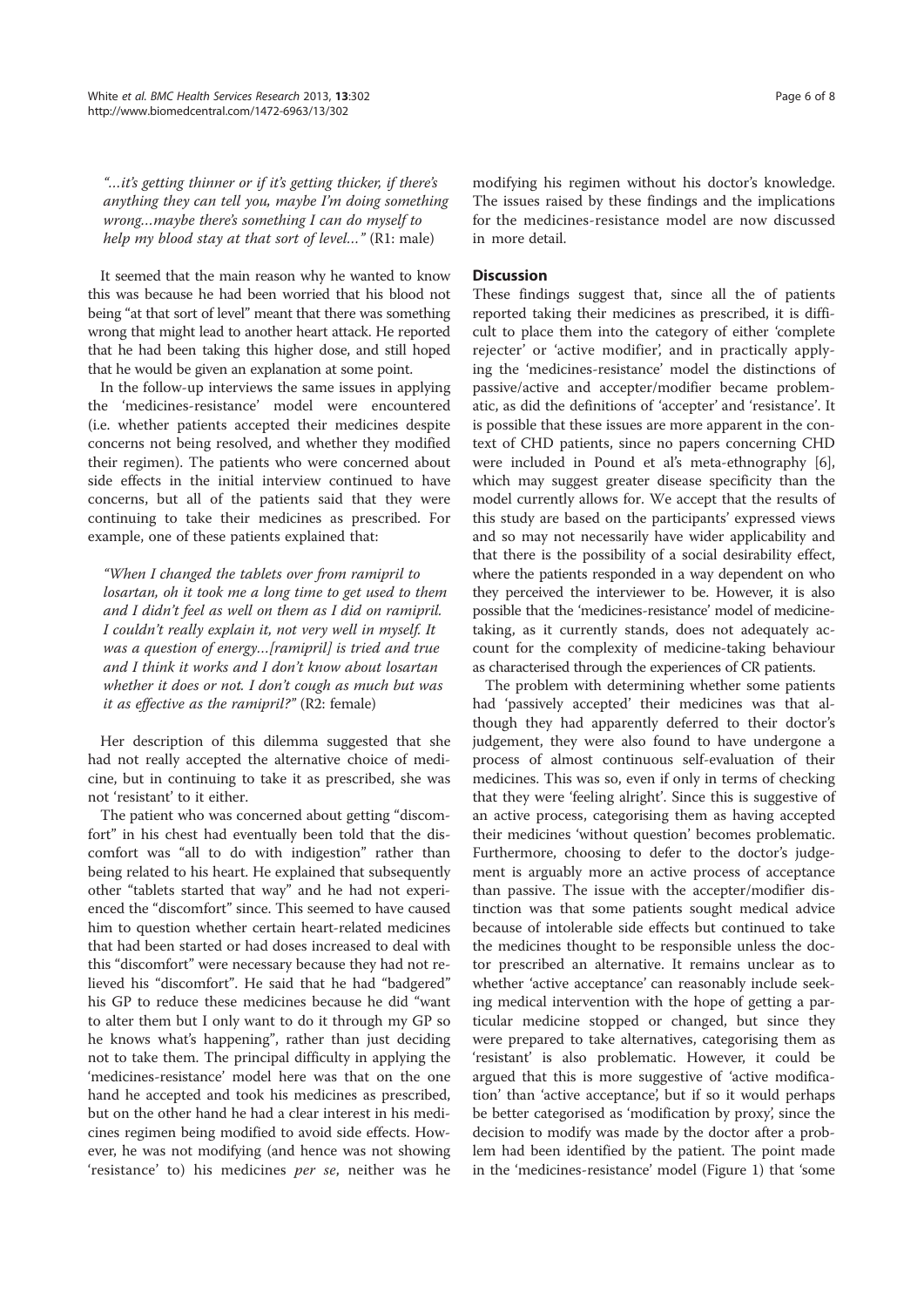concerns cannot be resolved through evaluation and may affect medicine-taking' does not clarify these issues, as the model only appears to show this leading to rejection of medicines. Britten argues that the profiles of 'accepter,' 'modifier' and 'rejecter' do not have to be considered as being static, since people may change their approach to medicines [17], but this study highlights the more fundamental problem in determining which category a patient may fit at any given point.

Determining whether the 'medicines-resistance' model could be applied to the patients in this study was also hindered by the lack of clear definitions of what might constitute 'resistance' and what constitutes an 'accepter'. The model (Figure 1) indicates that 'resistance' is shown by those who completely reject or modify their prescribed medicines regimen, whereas Pound et al. later referred to 'resistance' in the rather broader context of a 'considerable reluctance to take medicine and a preference to take as little as possible' [6]. The findings of this study indicated that over half of the patients expressed worries and concerns about taking medicines, which in this broader context could perhaps be viewed as 'resistance' even though all patients reported taking their medicines as prescribed (although we accept that there may be differences between their accounts and actual practice). The problem with the notion of 'acceptance' concerns the extent to which patients could be considered to have accepted their medicines in the absence of resolution of their worries and concerns, despite selfevaluation. Morgan considered this to be 'problematic adherence' in her study of hypertensive patients (included in Pound et al's meta-ethnography) and explained this by saying that although patients took their medicines, they were not 'reconciled' to using them long-term, worried about the potential for long-term adverse effects and disliked 'feeling addicted' to them [18]. This implies that patients had not accepted their medicines any more than patients had in the present study, unless a very broad understanding of the term acceptance is employed.

Despite these apparent limitations of the 'medicinesresistance' model, the findings from the study presented here do support Pound et al's work [6], insofar as that most patients expressed concerns about taking medicines, especially concerning the potential for them to cause harm. Subsequently, patients tended to take a particular interest in medicines information about these issues. This has been reported by other studies of CR patients, and CHD patients who may not have attended a CR programme [19-21]. It has also been reported in the literature more generally [22]. What perhaps many patients in this study were showing was a sense of discontent, or disquiet, about their medicines, for a variety of reasons but particularly about side effects. This was coupled with a keen desire to avoid further CHD-related events, awareness of the subsequent need to take regular medicines and a strong sense of acceptance towards their doctor's prescribing expertise. In some instances, as has been discussed, their disquiet prompted patients to seek medical advice with the hope of the medicine being stopped or an alternative prescribed. This perhaps goes beyond Morgan's concept of 'problematic adherence' [18], although it should be pointed out that patients reported continuing to take the medicines thought to be causing their disquiet, unless prescribed an alternative.

The problems inherent in practically applying the 'medicines-resistance' model appear to arise when adherence is taken into account, since features of 'resistance' to medicines (i.e. what we term disquiet) may be seen in patients who because they appear to be adherent would not otherwise be categorised as 'resistant', as has been shown in this study. Norreslet et al described medicines being viewed as a 'necessary evil' amongst patients with atopic dermatitis, who appeared to have gone through periods of what could be viewed as 'resistance' to certain medicines (e.g. topical corticosteroids) because of their side effects [23]. Nevertheless, patients eventually felt that they had no choice but to use these medicines because there were no other effective treatments. The point here is not that they had changed from being 'resistant' to being 'active accepters, in line with Britten's point about the 'medicines resistance' model profiles not being static [17], but that their considerable disquiet continued, and that this was a central feature of their accounts of using medicines. In contrast, the CR patients in the present study did have effective alternatives available, which reduced the 'evil', whilst preserving the 'necessary'. McCoy has similarly written about the work involved for patients in 'doing adherence' to antiretroviral medicines for HIV and described features that could be considered as 'resistance' [24]. Here again these features may be better understood as disquiet, since patients were to all intents and purpose adherent, whilst doing the work of successfully accommodating medicinetaking into their everyday lives. In terms of the implications for practice, this suggests that a more fruitful approach would be to dissociate disquiet about medicines from non-adherence to medicines and where patients do require support with adherence, the UK National Institute of Health and Clinical Excellence guidance, amongst other resources, offers a practical approach [25]. When viewed in this way the notion of 'medicines-resistance' may become less relevant and the focus can shift onto helping patients to resolve their disquiet, where possible, without this necessarily being viewed in terms of the potential effect on non-adherence.

#### Conclusions

In this paper we have argued that the practical application of the 'medicines resistance' model of medicine